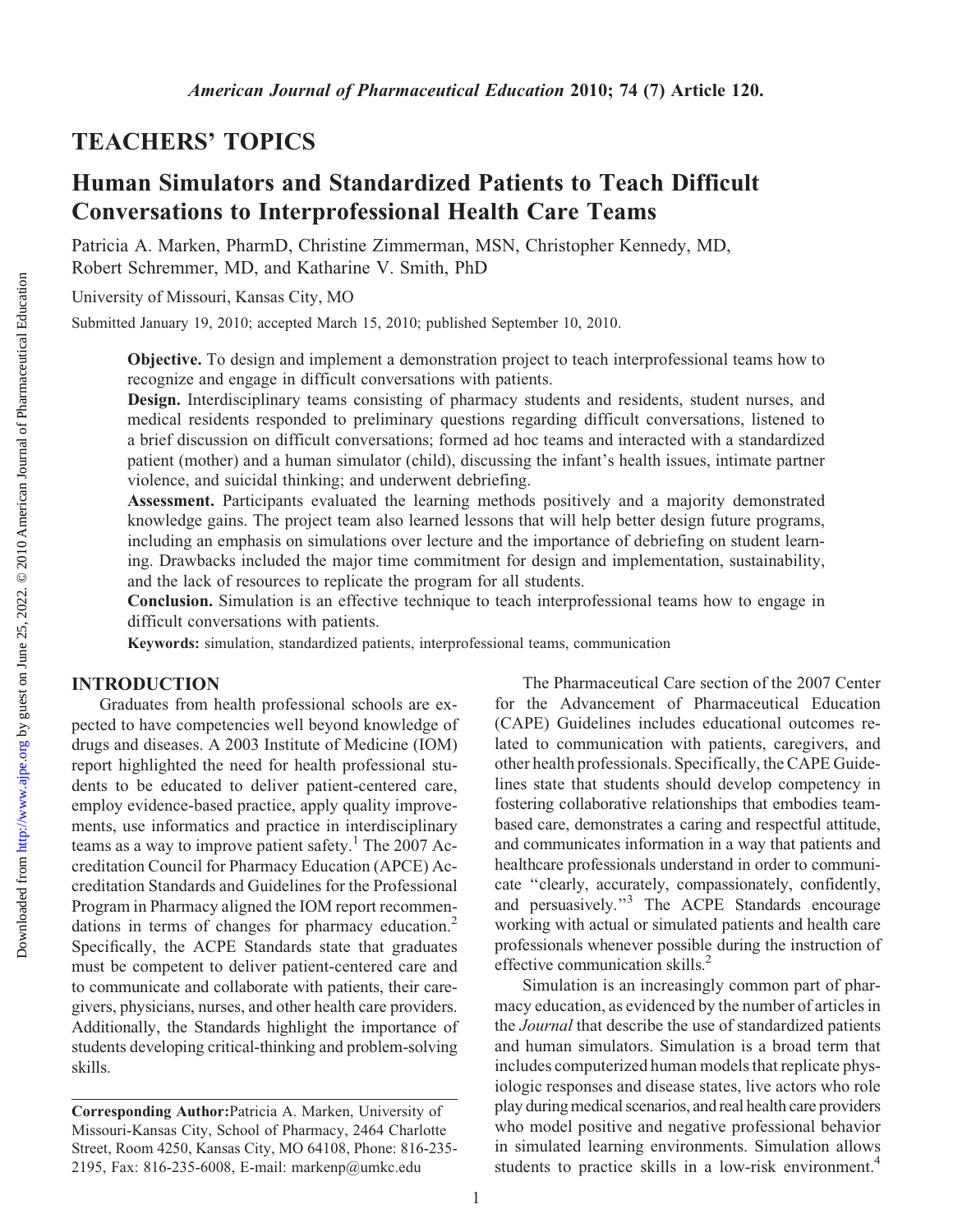Students interact with the simulators as they would with live patients, allowing them to practice and learn essential skills before caring for humans. Simulation allows students to develop competency in areas that may not be available consistently during advanced professional practice experiences  $(APPEs)$ .<sup>5</sup> It allows students to become more comfortable during difficult situations like dealing with angry patients, giving bad health news to patients, or asking patients personal questions. Interprofessional teams working together in simulated environments can learn about each other's scopes of practice and how to share information as they provide care for their patients. Simulation has been incorporated in professional practice laboratories and pharmacotherapy classes,  $6,7$  and has been used to develop communication skills, physical assessment skills, and primary care skills; as an assessment at the end of an APPE; and to model interprofessional teams.<sup>8-11</sup> Generally speaking, students like this form of education and describe improved knowledge and confidence in the area taught using simulation.

Fernandez used high fidelity simulators to teach hypertensive emergency care to teams of pharmacy students.12 Ninety percent of students stated that when compared to lectures, they learned clinical patient care better and 98% also found the course useful for their practice.

Westberg et al teamed pharmacy, medical, and nursing students to assess a standardized patient.<sup>4</sup> Pre- and post-experience surveys found that students gained an appreciation for the others professions' patient care responsibilities and they also developed high-quality care plans.

Changes in pharmacy practice and health care as a whole, as outlined in the 2007-2008 Argus Commission Report and the Joint Commission of Pharmacy Practitioners 2015 Vision Statement, will result in deployment of pharmacists in even more direct patient care roles at a more personal level, increasing the need for pharmacists to conduct "difficult conversations" with patients.<sup>13,14</sup> Even though simulation is discussed as an effective method for students to practice communication skills during difficult situations, there is little literature actually describing this process. Health professionals reported feeling better prepared and less anxious to initiate difficult conversations with patients and had a better understanding of patients, families, and the interprofessional team after participating in a 1-day workshop using standardized patients. $15,16$ 

The demonstration project described in this paper was undertaken to teach interprofessional team skills, with an emphasis on ad hoc teams. Ad hoc teams were defined as groups of professionals who come together, function as a team around a specific patient-care issue, and then disband. The project also taught interprofessional teams how to recognize challenging patient situations and engage in ''difficult conversations.''

## **DESIGN**

This demonstration project was designed in response to a 2007 request for proposals from the Association for Teaching Prevention and Research (ATPR), an organization focused on improving population health through promoting research in preventative medicine. ATPR also fosters interprofessional curriculum development for those disciplines engaged in disease prevention. ATPR funded teams of health professionals from health care systems and academic medical centers to attend the Institute for Interprofessional Prevention Education to refine their proposal on teaching disease prevention with experts in interprofessional education. ATPR also funded a subsequent project that resulted from the meeting. Social Sciences Institutional Review Board approval was obtained before the project was initiated.

## Expected Outcomes and Learning Objectives

The project provided an opportunity for pharmacy students and residents, nursing students, and pediatric medical residents to learn, practice, and receive feedback on their skills in functioning in an ad hoc health care team and in engaging in difficult conversations with patients. The global outcomes included:

- Educate healthcare providers to successfully assemble and function in an interprofessional ad hoc team.
- Educate health care providers to identify and intervene in highly charged interpersonal situations such as difficult conversations.

Specific to this paper, upon completion of the program, participants were expected to be able to:

- Identify areas of difficult conversations in patient care/professional practice.
- Recognize signs and symptoms, diagnosis, treatment, and referral options for intimate partner violence.
- Demonstrate competence while functioning as a member of an ad hoc interprofessional team engaged in difficult conversations.

The specific learning objectives were at the knowledge and application levels of Bloom's Taxonomy of Learning.

## Educational Environment

Faculty members from the University of Missouri-Kansas City (UMKC) Schools of Pharmacy and Nursing and the Children's Mercy Hospital Emergency Department (CMH ED) designed the initial proposal. Once the project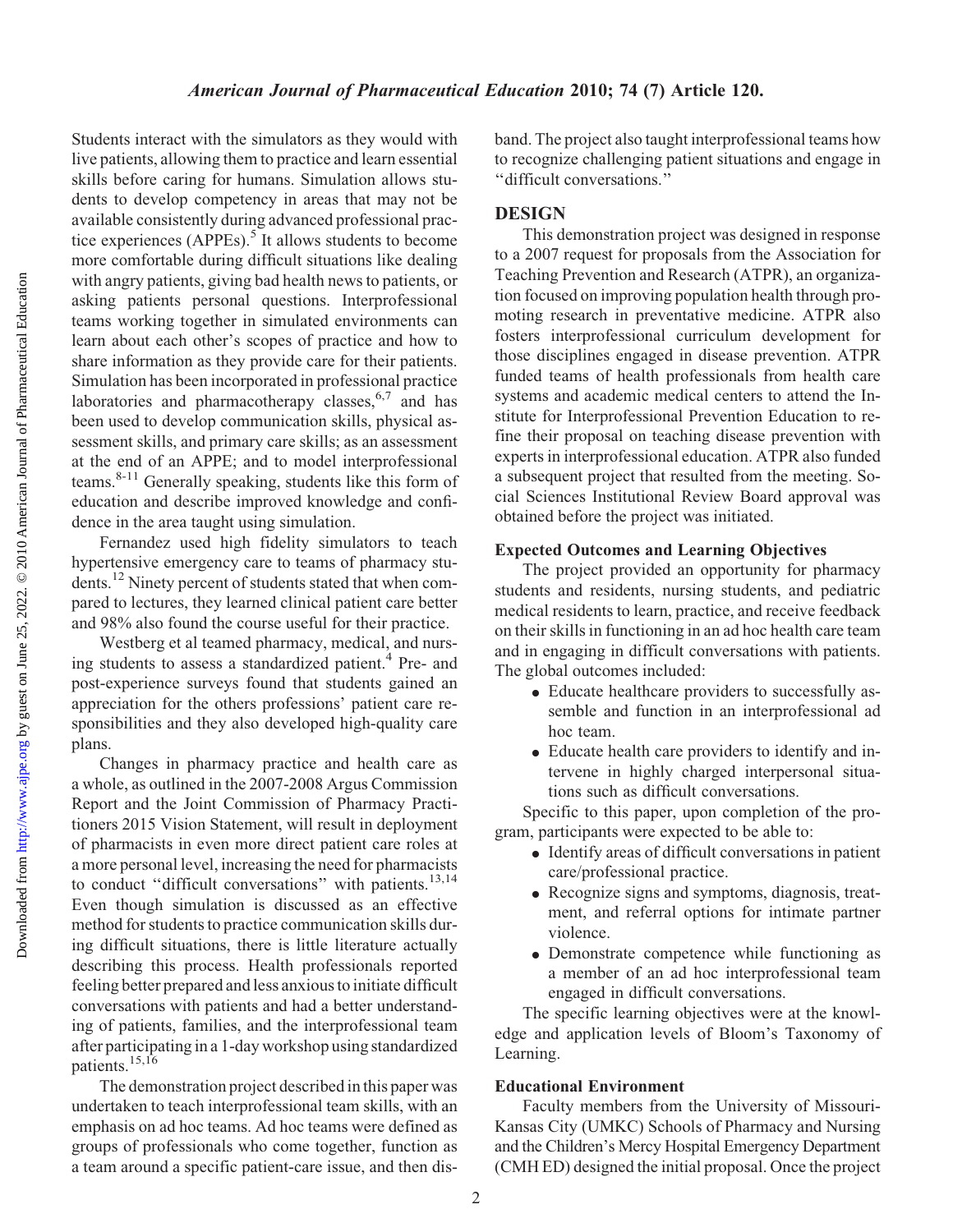went into full development, the project team was expanded to include an additional CMH ED attending physician, 2 CMH ED nurses, the program director for the standardized patient program at the UMKC School of Medicine, and an intimate partner violence counselor from the Bridge program at Rose Brooks Center, a local domestic violence shelter. A social worker was available to assist students who were upset by the material covered during the difficult conversation portion of the program. The final project team represented the disciplines included on the interprofessional teams, content experts in the topics included in the difficult conversations, and the expertise needed to design and execute simulations using both high-fidelity human simulators and standardized patients.

The initial team attended the ATPR meeting in September 2007. A pre-pilot program was held in July 2008 to work out the timing and flow between didactic content and simulations and glitches in each scenario. The actual demonstration project was held over 2 evenings in September and October 2008. The project team met 2 to 4 times a month between the ATPR meeting and the demonstration in September 2008 to develop and refine the methodology and content.

Twelve volunteers participated in the project. They were recruited by e-mails sent to the target student population by their respective programs. Participants included 4 senior nursing students, 1 senior pharmacy student, 3 first-year pharmacy residents (PGY-1), 3 pediatric medical residents (PGY 1-3), and 1 pediatric emergency medicine fellow (PGY-4). Senior students/residents were solicited to avoid any negative impact on the learning caused by 1 discipline having significantly more clinical experience than another. Volunteers were awarded gift cards or earned clinical hours (nursing students) for their participation.

The project was completed in the jointly run UMKC School of Nursing/CMH Simulation Center. The center has several simulated medical/surgical patient rooms arranged around a classroom space and nurses' station. Two large rooms replicate an intensive care unit and emergency department trauma room. These rooms were equipped with beds, monitors, charts, resuscitation supplies, medication dosing guidelines, and mock medications. The rooms had windows to allow observers to watch and comment at a distance and not interfere with the scenario. S3010 Newborn HAL high fidelity human simulators (Gaumard Scientific, Miami, FL) were used during each simulation. The standardized patients were actors recruited from the UMKC School of Medicine Standardized Patient Program. Simulated charts were available for the child for hospital-based scenarios and

for the mother and child for a scenario set in a family practice clinic. A faculty facilitator and team member who operated the simulator were present in each room during each simulation. Participants were allowed to ask the faculty facilitator questions. The simulation center's classroom was used for didactic sessions and large group debriefings. The overall goal was to provide a safe learning environment where students could give and receive feedback from peers and faculty members.

## Pedagogy/Andragogy

The program was a mixture of teacher-focused and learner-focused activities. The teacher-focused activities were brief didactic sessions that provided content and a framework of understanding about scopes of practice and team functions (first night of program) and difficult conversations, intimate partner violence and suicide (second night of the program). The majority of time was spent in learner-focused activities where students independently completed brief readings and self-assessments before the 2 sessions, or observed or participated in scenarios. The debriefings that followed the scenarios allowed participants to actively share their feelings and reactions to the simulation in which they had just participated. The participants, under faculty guidance, reflected on their own experiences and learned from each other's experiences during these brief discussions. Table 1 lists the initial debriefing questions asked after the scenarios. More specific questions relating to individual scenarios were asked after the general questions. Students spent about 1 hour of preparation time before each class session. During the actual program, about 75% of the time was dedicated to scenarios or debriefings. The combination of a human simulator and a standardized patient was chosen to further enhance the authenticity of delivering care in a pediatric setting. Also, there was no literature found combining the use of these 2 modalities in simulationbased education, so the project was able to implement a novel approach to learning.

## **Content**

The program was delivered during two 4-hour sessions held 3 weeks apart. The first session focused on

Table 1. Debriefing Questions Asked of Health Professions Residents Completing Sessions on Patient Communication Using a Simulated Patient and a Human Simulator

How do you think that went?

What were some of your successes? Your failures? How was the team performance? How many of the behaviors in the team model did you practice?

What were your favorite and least favorite aspects?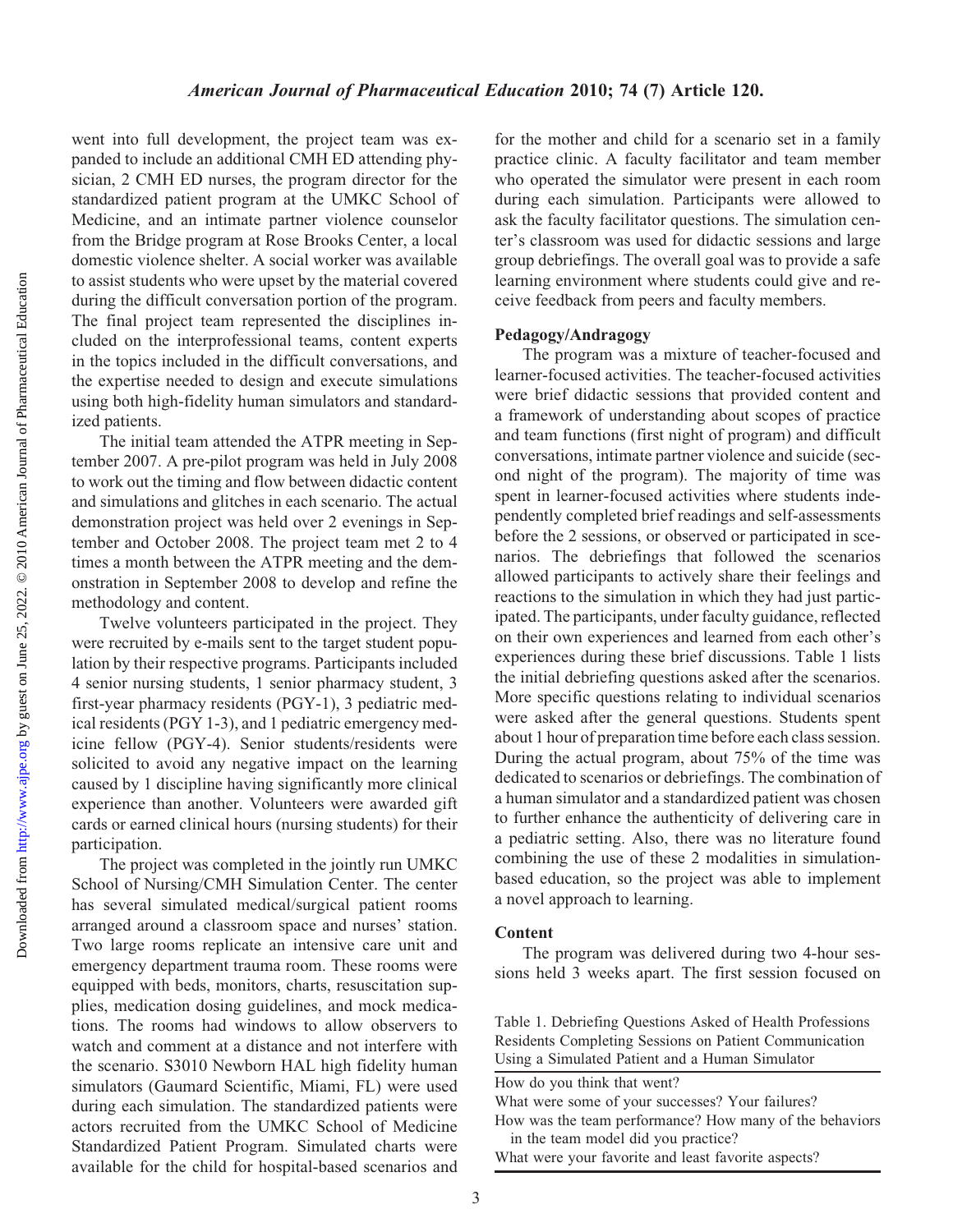## American Journal of Pharmaceutical Education 2010; 74 (7) Article 120.

orientating the participants to the human simulator and standardized patients and learning about scopes of practice and ad hoc team function. The results of this session will be reported in a separate publication. The second night focused on ad hoc team function during difficult conversations.

The Conscious Competence Learning Model and Matrix underpinned the projects' design and assessment methods. The model is most commonly applied in the business world and it describes how personal learning and change occurs. The model operates under the premise that people apply what they learn from training when they become aware that they need and can benefit from the training experience. As learners progress from stage to stage, they feel like the ''lights came on'' or some other feeling of awakening. In this learning model, the learners or trainees generally begin at Stage 1, ''unconscious incompetent,'' and pass through a series of stages with the goal to attain Stage 4, ''unconscious competence.''<sup>17</sup> Students used this matrix (Table 2) as the measure of their competence in various domains of engaging in difficult conversations with patients (Table 3). The goal was for participants to move forward at least 1 stage on the matrix. The project team felt this goal was achievable after a short training program and could also impart meaningful change for participants as they moved forward in their career.

The scenarios were designed by the project team in consultation with the director of the standardized patient program. Each scenario incorporated an interprofessional team with 1 representative from each profession to treat the child and interact with the mother. Participants were not assigned specific responsibilities in caring for the child. They naturally assumed their roles within their own scopes of practice. Another interprofessional team observed the scenario through a window outside the treatment room. Team membership switched with each scenario in order to model ad hoc teams. By switching between participant and observer roles, students had different ways to learn and to contribute to the learning of others during debriefings. A human simulator (the child) and a standardized patient (the mother) were used to model a situation where a mother had a sick child who needed attention. The child was the presenting patient, whereas the mother exhibited the signs and symptoms of intimae partner violence or suicidal thinking, precipitating the difficult conversation. Although the standardized patient acting as the mother maintained the same role for all 3 scenarios, the health care setting in which she and her child were seen and the child's presenting problem changed with each scenario.

The program was as follows:

- <sup>d</sup> Physician-facilitator led a 20-minute discussion on difficult conversations, including specific examples and strategies to minimize discomfort and discord.
- Scenario 1: Standardized mother and simulated baby. The child was being discharged from the

Table 2. Conscious Competence Stages<sup>17</sup>

|                    | Competence                                                                                                                                                                                                                                                                                                          | Incompetence                                                                                                                                                                                                                                                                                                                                                                                                             |
|--------------------|---------------------------------------------------------------------------------------------------------------------------------------------------------------------------------------------------------------------------------------------------------------------------------------------------------------------|--------------------------------------------------------------------------------------------------------------------------------------------------------------------------------------------------------------------------------------------------------------------------------------------------------------------------------------------------------------------------------------------------------------------------|
| <b>Conscious</b>   | Stage 3:<br>• Will not reliably perform skill without thinking<br>about it<br>• Will still need to think in order to perform skill<br>• Can perform skill without assistance<br>• Can demonstrate the skill but unlikely to be<br>able to teach it<br>• Practice is the best way to move from Stage 3<br>to Stage 4 | Stage 2:<br>• Aware of the existence and relevance of the skill<br>• Aware of their deficiency in the area, ideally by<br>trying to use the skill<br>• Realizes that by improving the skill their<br>effectiveness will improve<br>• Has a measure of their deficit and a measure of what<br>level of skill is required for their own competence<br>• Ideally person makes commitment to learn and<br>practice new skill |
| <b>Unconscious</b> | Stage 4:<br>• Skill is second nature<br>• For some skills can perform this skill while<br>doing something else<br>• Can teach the skill to others unless it has<br>become instinctual and then they may have<br>difficulty explaining it<br>• Needs to be checked periodically against<br>new standards             | Stage 1:<br>• Not aware of the existence or relevance of the skill<br>• Not aware of their deficiency in the area<br>• Must reach at least Stage 2 before skill development<br>can begin                                                                                                                                                                                                                                 |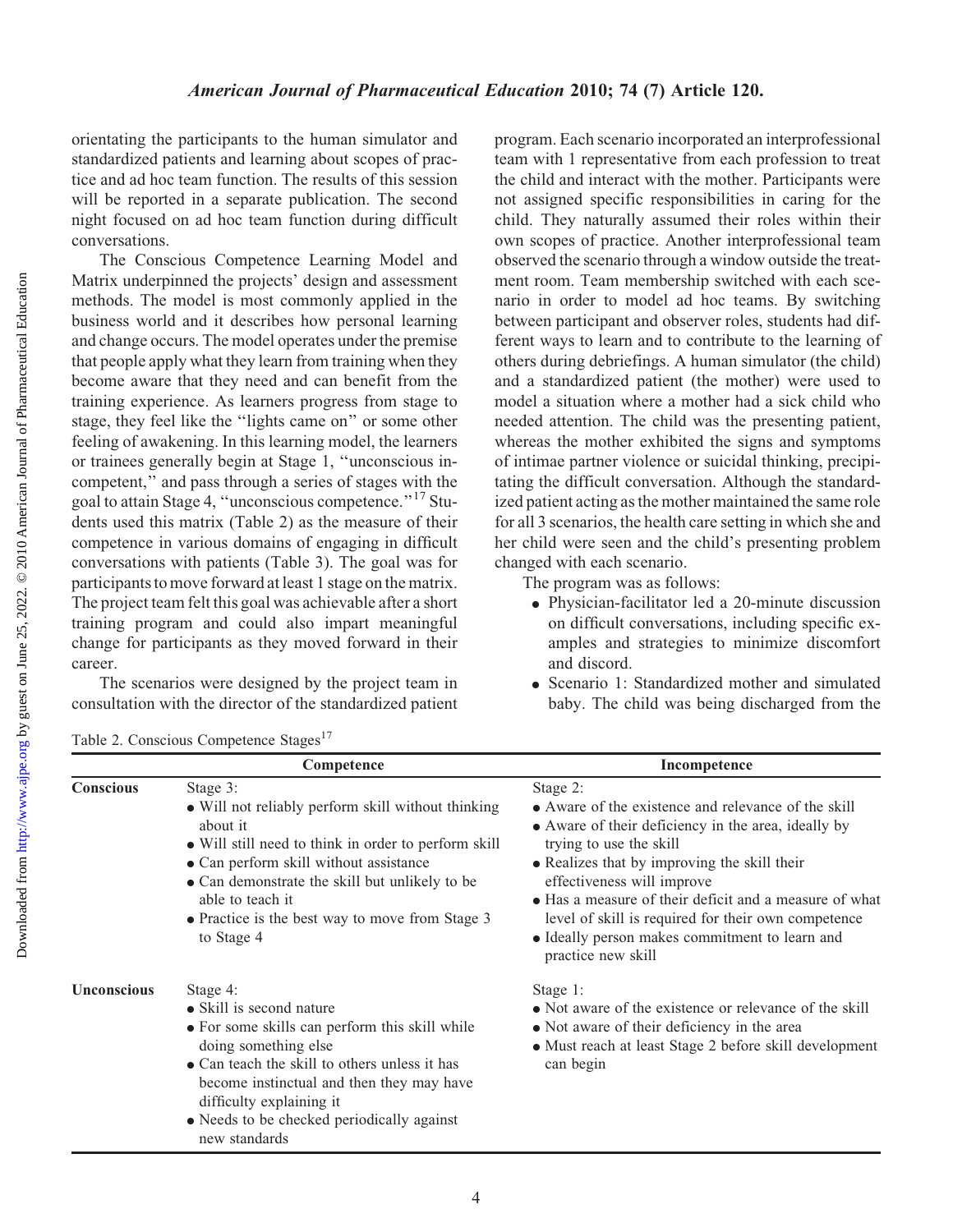| <b>Item</b>                                                                                          | Mean<br><b>Baseline</b><br><b>Score</b> | Mean<br>Final<br>Score <sup>a</sup> | $\boldsymbol{P}$ | <b>Progressed</b><br><b>Within Learning</b><br>Matrix, $\%$ <sup>b</sup> |
|------------------------------------------------------------------------------------------------------|-----------------------------------------|-------------------------------------|------------------|--------------------------------------------------------------------------|
| 1. Engaging in difficult conversations with patients.                                                | 2.3                                     | 3.0 <sup>a</sup>                    | 0.007            | 67(0)                                                                    |
| 2. Engaging in difficult conversations with patient's extended family                                | 2.3                                     | 2.9 <sup>a</sup>                    | 0.007            | 67(0)                                                                    |
| 3. Coping with the emotional fallout from a patient during a difficult conversation.                 | 2.0                                     | 2.9 <sup>a</sup>                    | 0.002            | 75(0)                                                                    |
| 4. Empathizing with the patient during a difficult conversation                                      | 3.0                                     | $3.5^{\rm a}$                       | 0.011            | 50(3)                                                                    |
| 5. Sharing sensitive information obtained from a patient assessment with<br>the appropriate parties. | 2.7                                     | $3.5^{\mathrm{a}}$                  | 0.002            | 75(1)                                                                    |
| 6. Recognizing subtle clues when discussing sensitive issues with patients                           | 2.7                                     | 3.4                                 | 0.053            | 50(0)                                                                    |
| 7. Making appropriate referrals for patients with difficult issues.                                  | 2.8                                     | 3.3                                 | 0.098            | 58 (1)                                                                   |
| 8. Accepting the patient's right to make his/her own decision                                        | 2.9                                     | 3.2                                 | 0.180            | 50(3)                                                                    |
| 9. Functioning in imperfect and ambiguous situations                                                 | 2.4                                     | 2.9 <sup>a</sup>                    | 0.025            | 50(1)                                                                    |

Table 3. Inter-professional Teams in Difficult Conversations Self-Assessment Before and After Participating in Difficult Conversations Using a Simulated Patient and a Human Simulator

Rating scale used:  $4 = I$  can perform this skill as second nature (automatically without thought or effort);  $3 = I$  can perform this skill reliably and without assistance, but I have to think in order to do it;  $2 = I$  am aware of the existence of this skill, but I am not effective in performing it;  $1 = I$ am currently unaware of the existence of or relevance of this skill.

<sup>a</sup> Significant change from pre-test to post-test as measured by Wilcoxan Signed Ranks Test

 $b_{\infty}$  % of total group that moved up one level on matrix (# rated 4 on pretest)

hospital after a stay for respiratory illness. The discharge was delayed as the child had a new onset fever. The mother exhibited symptoms of intimate partner violence. Each health professional came into the room independently to work within their scope of practice for the discharge. They decided on their own whether to meet as a team or not prior to discharge.

- Teams switched membership and roles (participant or observer).
- Scenario #2: Same as Simulation #1 except the signs of intimate partner violence in the mother were more obvious. The mother pulled up her sleeves to show bruises on her arms. Her partner called and asked when she would be ready to leave. She was very distressed as she spoke to him on the phone.
- Small and large group debriefings were conducted.
- The Rose Brooks Center counselor provided information on intimate partner violence recognition and referral.
- The pharmacist-facilitator led a 20-minute discussion on difficult conversations in the context of suicidal thinking.
- Teams switched membership and roles (participant or observer).
- $\bullet$  Scenario #3: Mother and child were at their family medicine clinic getting follow-up after the baby's hospitalization. The baby had become ill again and might need to be re-hospitalized. Mom was stressed and intimated suicidal think-

ing. Each student worked within his/her scope of practice to care for the mother in a clinic setting. The participants decided on their own whether to meet and discuss her care as a team.

- Small and large group debriefings were conducted.
- <sup>d</sup> Participants wrote at least 3 statements about difficult conversations, completed a self-assessment on difficult conversations, and evaluated the program.

This program used 5 of Issenberg's 10 features of effective learning<sup>18</sup> in the methodology, including providing feedback (debriefing sessions), repetitive practice (students were involved with 6 scenarios over the 2 sessions and the roles played by the standardized mother and simulated child remained the same, just the setting in which they received care and the reason for the visit changed), multiple learning strategies (didactic and active learning), controlled environment (simulators, standardized patients and social workers), and defined outcomes.

## EVALUATION AND ASSESSMENT Evaluation Data

Participants completed the following activities outside of class before the first session: the Inter-professional Teams in Difficult Conversations Self-Assessment (Table 3) and the directed questions on past difficult conversations. The Self-Assessment was repeated at the end of the second session, before participants left the simulation center. They were also asked to write 3 statements that they believed about difficult conversations at the end of the second session. The accuracy of the 3 statements was determined by comparing them to the content delivered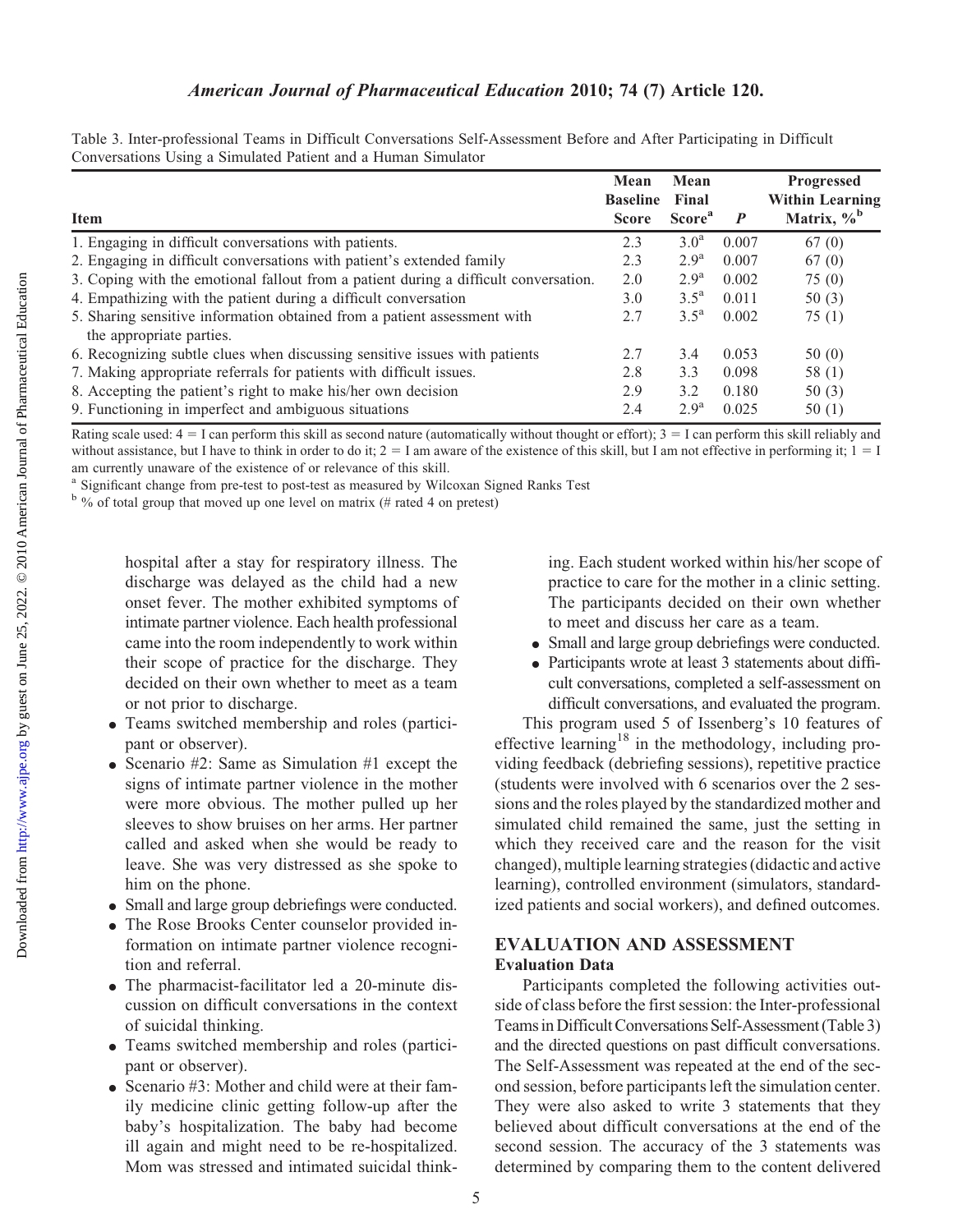earlier in the evening by 1 of the faculty members. Students' performance within the actual simulations was assessed using a rubric completed by faculty observers (Table 4). Student satisfaction with the program was evaluated by a separate survey instrument administered at the end of the session (Table 5). Participants completed directed questions on difficult conversations before the program. Their responses were the basis for the program introduction. Students described a range of conversations that they found difficult. The most commonly cited difficult conversations were around death and dying. They also listed medical mistakes, team conflict, and patients questioning or refusing care as challenging. The participants felt helpless, sad or depressed, uneasy, stressed, and/or incompetent, but also sympathetic when they encountered these situations. Reasons included their own difficulty in admitting mistakes, difficulty dealing with their own emotions or the emotions of others, and the challenges of having to make decisions under time restraints. Finally, they said they would handle the situations by listening to the other party, encouraging patients to speak freely and ask questions, positioning themselves at the same physical level as the patient when speaking, consulting with the team, relying on previous experience, and offering comfort.

The Wilcoxon signed rank test was used to compare whether a significant change occurred in the pre- and postintervention test or each question on the Inter-Professional Teams in Difficult Conversations Survey

Table 4. Rubric for Difficult Conversations Scenarios

Recognizes need to initiate difficult conversation

<sup>d</sup> Recognizes non verbal signs of distress or subtle indications

Engages in conversation

- Asks direct questions about situation
- Involves family members as appropriate

Involves family members as appropriate

- Appropriately manages emotional fall-out from patient and team member(s)
	- Recognizes that emotional fall out is not personal
	- Remains calm and in control of situation, not escalating emotional response
	- Utilizes team members as appropriate
	- $\bullet$  Maintains personal and patient safety

Uses therapeutic communication style

- $\bullet$  Open body language
- Same physical level
- Presence
- <sup>d</sup> Clarifies as needed
- Closes communication loop

Closes communication loop

 $\bullet$  Makes appropriate referrals

(Table 3). For all items, at least 50% of students moved 1 stage higher in the matrix. Increases in scores were found for all items, although the change was only significant for questions 1-5 and 9.

Although faculty members used a rubric (Table 4) to guide the debriefing and there was quantitative data on performance on the individual simulations, the survey had not been validated and interrater reliability training was not completed before the session, so the results were not reported. The majority of participants indicated that the program ''mostly met'' or ''entirely met'' the stated learning objectives (Table 5).

The 3 statements that students wrote about difficult conversations at the end of the program were reviewed by the faculty member who led that discussion. He rated the statements as accurate or not accurate relative to the content and discussion held during the didactic session. Nine of 11 (82%) students listed 3 accurate statements, 1 (9%) listed 2 accurate statements, 1 (9%) listed 1 accurate statement, and 1 did not provide any statements.

When evaluating the program, students said the course was thought provoking and led to self-reflection. They found debriefing to be a positive process and the feedback allowed them to see how to better approach patient situations similar to those in the scenarios in the future. They liked combining the standardized patient with the patient simulator as it helped them to realize that an encounter should not focus solely on the identified patient and that they needed to be sensitive to caregivers' needs as well. They liked the simulation laboratory facilities, the pacing of activities, and the opportunity to learn about each other's scopes of practice. They also felt they better understood what to do when confronted with difficult conversations. The Rose Brooks Center counselor, the realistic experiences, learning with other disciplines, and team building were all viewed favorably. Students expressed a desire to engage in additional simulation scenarios as they found them to be the most beneficial method of learning to communicate with patients and other health care providers.

## DISCUSSION

This demonstration project was the first attempt for 3 programs within UMKC to partner in a program that teaches and assesses interprofessional skill development. The assessments were not designed to assign a grade or score, but to demonstrate whether participants improved their knowledge and advanced along the Conscious Competence Matrix. Assessment also included measures of student satisfaction with the experience and selfassessment as to whether students gained knowledge and experience about engaging in difficult conversations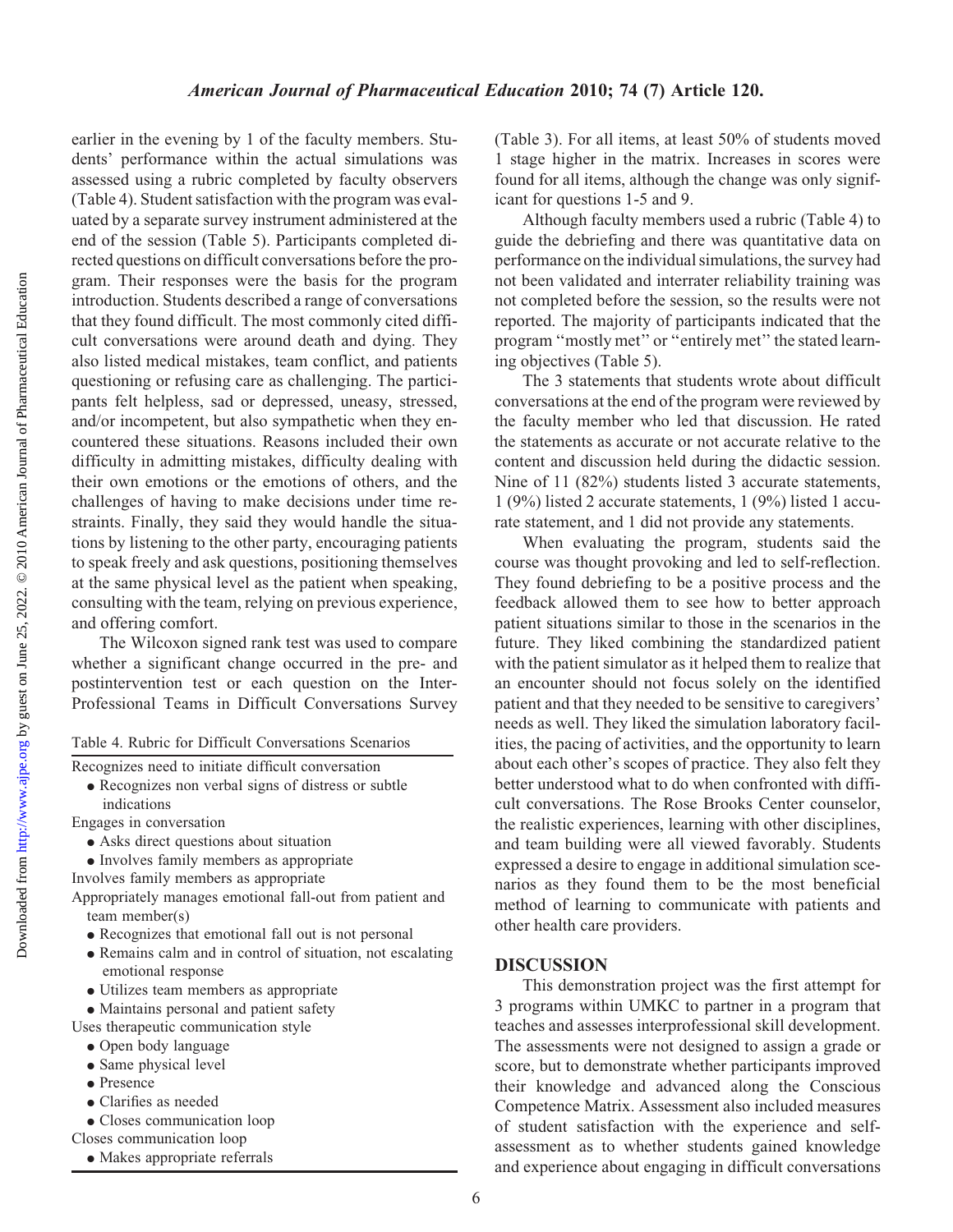## American Journal of Pharmaceutical Education 2010; 74 (7) Article 120.

| Objective                                                                                                                          | <b>Objective</b><br><b>Not Met At</b><br>All No. $(\% )$ | <b>Objective</b><br><b>Partially Met</b><br>No. $(\% )$ | <b>Objective</b><br><b>Mostly Met</b><br>No. $(\% )$ | Objective<br><b>Entirely Met</b><br>No. $(\% )$ |
|------------------------------------------------------------------------------------------------------------------------------------|----------------------------------------------------------|---------------------------------------------------------|------------------------------------------------------|-------------------------------------------------|
| Identify areas of difficult conversations in patient care/<br>professional practice                                                | 1(9)                                                     | $\boldsymbol{0}$                                        | 3(27)                                                | 7(64)                                           |
| Recognized sign and symptoms, diagnosis, treatment, and<br>referral options for IPV                                                | 1(9)                                                     | $\boldsymbol{0}$                                        | $\theta$                                             | 10(91)                                          |
| Demonstrate competence while functioning as a member<br>of an ad hoc inter-professional team engaged in<br>difficult conversations | 1(9)                                                     | $\overline{0}$                                          | 3(27)                                                | 7 (64)                                          |

Table 5. Evaluation of Second Session of a Two-Part Training Project on Patient Communication Using a Simulated Patient and a Human Simulator

with patients. Overall, faculty members considered it to be a success because of the participants' favorable reaction and the many lessons they learned through the design and implementation of the program. The goal that all participants move up 1 level on the Conscious Competence Learning Matrix was not met, although improvement was seen in the majority of students. A portion of participants ranked themselves high at baseline, so movement up the scale was difficult. Since the main measure was self-rated as opposed to a more objective evaluation by a faculty member, it is unclear whether these students were competent at baseline or overestimated their ability. Future programs will include more content and experiences in the areas where students did not improve, such as recognizing subtle clues from patients when discussing challenging issues. The programming appeared to impart knowledge to the participants since at least half of the students improved their rating by 1 level on every question, 75% were able to state 3 accurate comments about difficult conversations, and the majority felt the program objectives were met. The results were encouraging as the students liked the teaching methods and learned new skills that they could not have achieved from lectures alone. The goal of the sessions was to provide an educational experience over and above what students received in their regular educational programs and that was achieved. Students usually do not gain experience with difficult conversations until they are faced with a real life situation. Using standardized patients and human simulators helped the students gain confidence and experience when the stakes were relatively low, unlike when they are working with an actual family who just received bad news about their loved one.

The drawbacks to this project were similar to those described in papers about other simulation projects in health care education.<sup>4,7,10,12</sup> The first was the major time commitment required to design the program. Some of the project team had significant experience in using simulators for training within their own profession, but none in using simulators in an interprofessional environment. None of the core team had significant experience with using standardized patients, so outside expertise from the school of medicine's standardized patient program was brought in to design that part of the program.

Active-learning strategies were heavily emphasized because advanced level students were more likely to attain the program objectives by ''doing'' followed by reflection and feedback rather than by passive listening. Also the sessions were held in the evening after a full day of work, so active learning was essential to maintain the learner's attention. If this program were implemented on a broader scale, it likely would need to be offered in the daytime—a challenge given the conflicting schedules across the schools.

There was no existing model or theoretical framework on which to base the ad hoc team portion of the project. The project team spent many months reviewing the medical and business literature to find a theoretical framework for ad hoc team function in health care with limited success. Finally, after consulting with the project coordinators at ATPR, the Conscious Competence model was selected to show whether the content resulted in learning gains in awareness. The challenges in finding this model slowed down project implementation.

Another challenge was the cost and sustainability of the project. The project team participated out of personal interest and the substantial time commitment was in addition to their normal workload. In order for the project to be sustained, time allotted for interprofessional simulation education would have to be built into their ongoing responsibilities. The resources necessary to conduct this project with a full class of pharmacy, nursing, and medical students would be challenging to obtain, especially in the current economic climate, so the lessons learned from the project will be used to look at realistic ways to use simulation in interprofessional teams so more students can benefit.